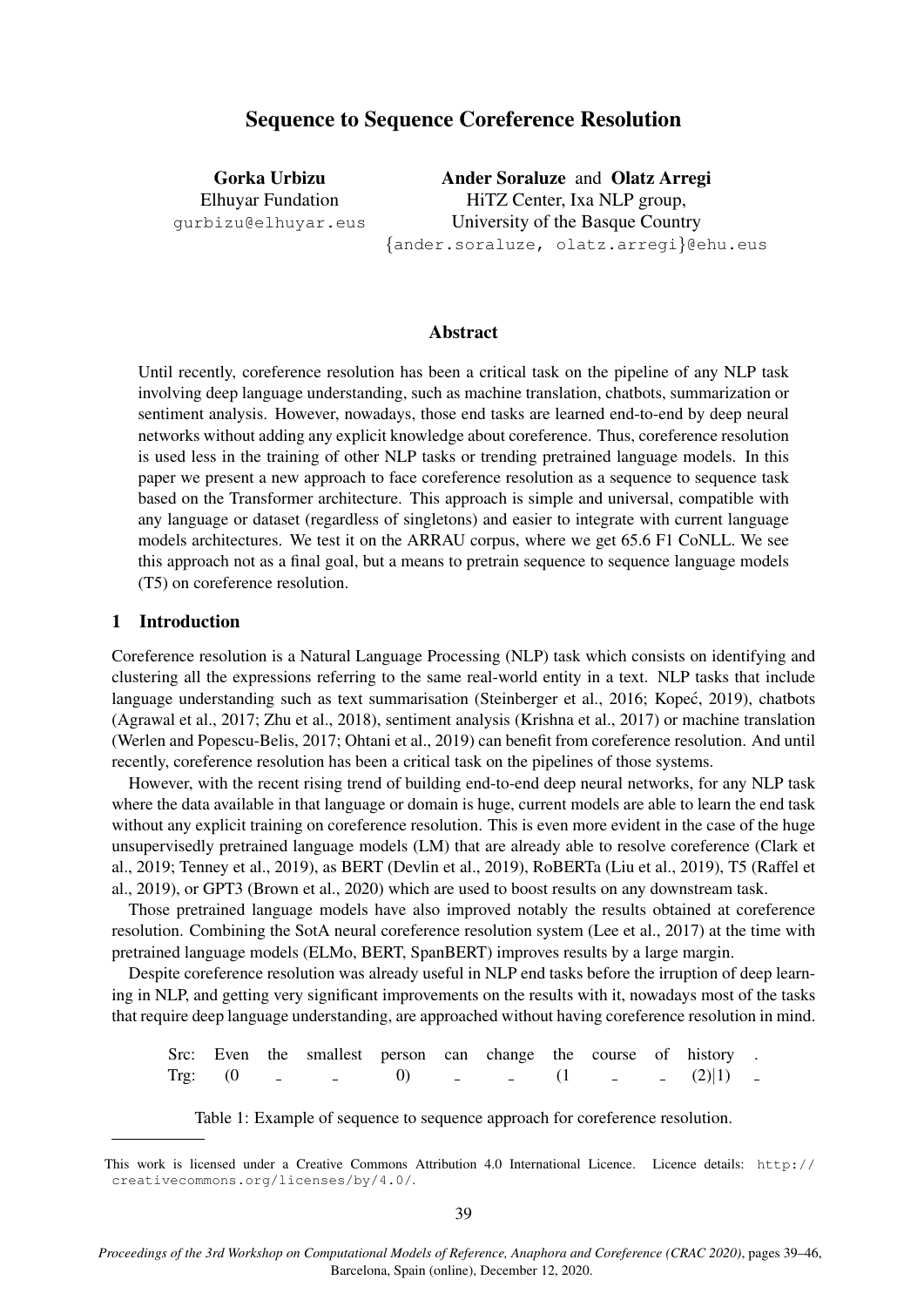In this paper, we introduce a new approach to solve coreference resolution as a sequence to sequence task (as shown in Table 1) using a Transformer (Vaswani et al., 2017), that opens a path towards unifiying the approaches used in coreference resolution with the trending pretrained LMs and other NLP tasks, while simplifying the neural architecture used for coreference resolution.

We test our approach on the English ARRAU corpus (Uryupina et al., 2020), which includes singletons. We train our model on coreference resolution as a sequence to sequence task, where the neural network learns to produce the coreference relations as output from the raw text in the source.

In the following Section 2 we review the state of the art of the field. In Section 3 we describe how we approached coreference resolution as a sequence to sequence task, we present the neural architecture and corpora we used. In Section 4 we report our results, and lastly, we present our conlusions and future work in Section 5.

#### 2 State of the Art

The SotA for English coreference resolution, improved a lot since the revolution of deep learning in NLP. The first end-to-end neural model (Lee et al., 2017) obtained big improvements over previous models. Since then, pretrained LMs improved a lot those results; adding ELMo (Peters et al., 2018), BERT (Devlin et al., 2019) and SpanBert (Joshi et al., 2020) to the model, improved by a large margins the SotA at the moment (Lee et al., 2018; Kantor and Globerson, 2019; Joshi et al., 2019; Joshi et al., 2020). Furthermore, we would like to underline different approaches as reinforcement learning (Fei et al.,

2019) and neural MCDM and fuzzy weighting techniques (Hourali et al., 2020), which improved results.

There have been only two works which already have tried to combine language models and coreference resolution at training. In the first one, T5 (Raffel et al., 2019), they use coreference resolution among other tasks to train a neural language model on text to text, but the coreference task is approached as a simple binary mention-pair task, which does not reflect all the advances done at resolving coreference. In the second one, CorefQA (Wu et al., 2020), they adress coreference resolution as query-based span prediction for which they convert coreference resolution into a QA task, where the model has to find the coreferential mentions in the text. Although they get the best results obtained to this day, their approach still uses a windowing technique of length 512, and needs to create questions automatically from the text.

| Models                       | F <sub>1</sub> |
|------------------------------|----------------|
| (Lee et al., 2017)           | 68.8           |
| (Lee et al., 2018)           | 73.0           |
| (Fei et al., 2019)           | 73.8           |
| (Kantor and Globerson, 2019) | 76.6           |
| (Joshi et al., 2019)         | 77.1           |
| (Joshi et al., 2020)         | 79.6           |
| (Hourali et al., 2020)       | 80.0           |
| (Wu et al., 2020)            | 83.1           |

Table 2: The state of the art for English coreference resolution: F1 scores at CoNLL metric, for Ontonotes/CoNLL-2012 dataset.

We should keep in mind that, apart of the well studied English language, there are lots of other less researched languages. Yet we already have neural models for some of those languages: Polish (Niton et al., 2018), Japanese (Shibata and Kurohashi, 2018), French (Grobol, 2019), Basque (Urbizu et al., 2019), Telegu (Annam et al., 2019), Russian (Sboev et al., 2020) Persian (Sahlani et al., 2020) and cross-linguals (Cruz et al., 2018; Kundu et al., 2018) with varied results depending on corpus sizes and architectures.

#### 3 Sequence to Sequence Coreference Resolution

Coreference resolution has been historically divided in two subtasks. The first one is mention detection, where posible candidates for a mention are located in the text. The second one would be to find those which have coreferential relations, among the mentions. This second task has been approached as a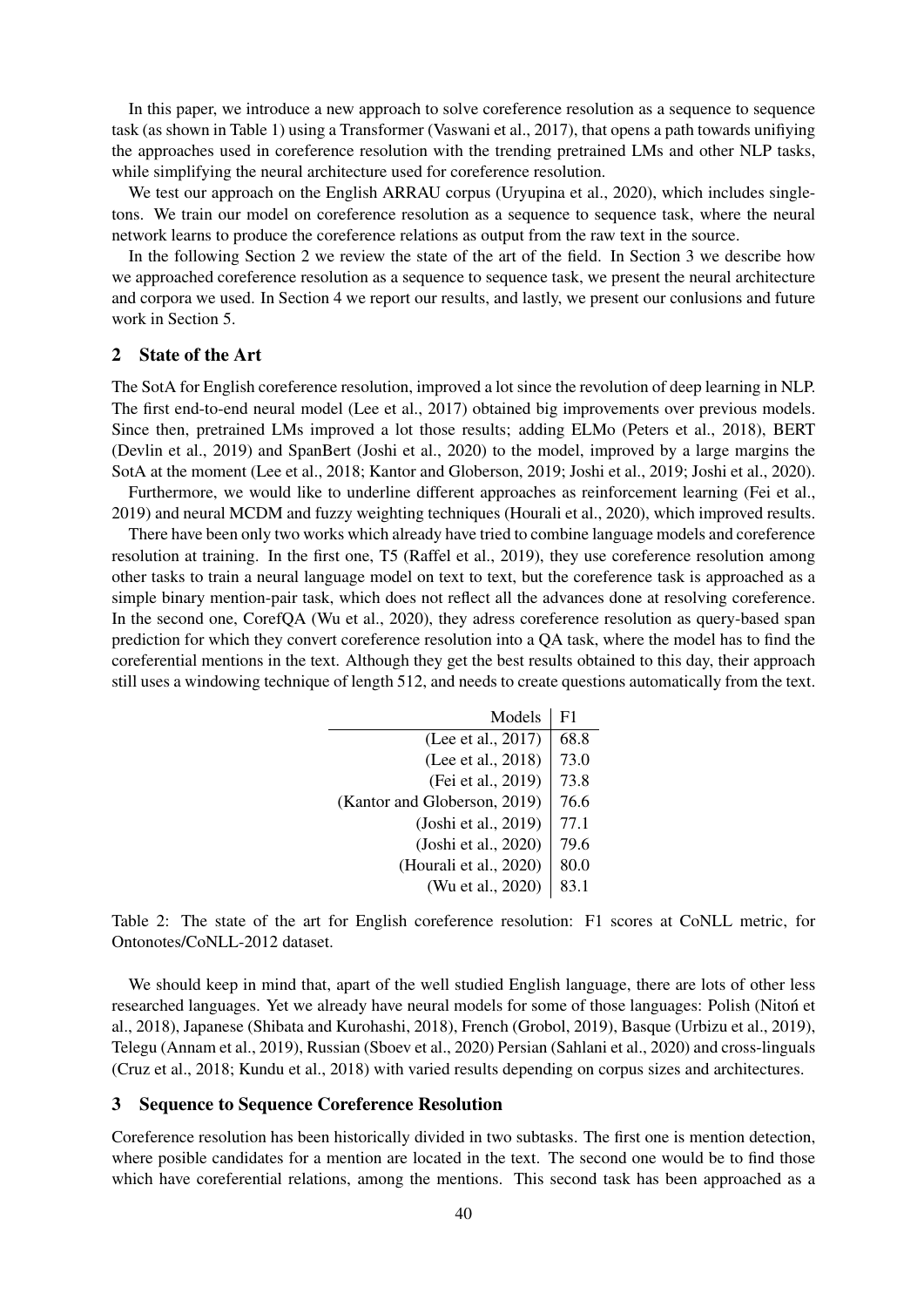clustering problem, where mention-pair models evolved into entity-mention models, and their respectives ranking models. Some of this approaches have issues with making the correct global decisions, and those who handle this more appropriately, have higher computational cost. In the following subsection, we present our approach, which solves these two subtasks at once in a simpler way.

#### 3.1 Our Approach

There are many ways to annotate or indicate coreference relations on a text, such as using 2 columns, which was used on the Ontonotes corpus (Pradhan et al., 2007) for the CONLL task (Pradhan et al., 2011; Pradhan et al., 2012). On the left we have the raw text word by word, and on the right, the coreference relations expressed in a parenthetical structure, were parenthesis are used to delimitate mentions, and numbers to refer the coreference clusters that the mentions belong.

|      | Text: Coreference: |                     |  |                                     |
|------|--------------------|---------------------|--|-------------------------------------|
| you  |                    | Source: You love me |  |                                     |
| love |                    | Target: $(0)$ (1)   |  |                                     |
| $me$ |                    |                     |  | Table 4: Sequence to sequence task. |

Table 3: Two column annotation.

This annotation system shows that the task is similar to sequence-labeling tasks, where the labels of the second row are not discrete. To handle this problem, we propose a sequence to sequence approach. In source we would have the raw text, and in the target, the coreference annotation corresponding to the source text in the parenthetical structure.

To make the task easier to learn, as there are many equivalent ways to represent the same coreference relations, we rewrite all the numbers referring to coreference clusters in the training dataset, with ascendent numbers starting from 0, from left to right, keeping the coreference relations.

#### 3.2 Transformer Model

We choose the architecture of Transformer, as it gives good results for many sequence to sequence tasks. Although keeping source and target sequences of the same length helps the model to create the outputs of the correct length, this creates the problem of huge vocabularies in source and target, which makes training the model harder, and more memory consuming.

To solve this issue, we use fixed vocabularies on source and target sequences. On source, we use BPE (Bojanowski et al., 2017) to segment words in subword units, with which we get a small closed vocabulary of 16K tokens. On target, we divide the labels of coreference resolution which contains more than one coreference relation within it, so that we avoid conplex labels, as  $(8)|122\rangle|68\rangle|128\rangle$ , which are hard to learn correctly:  $(8)$  | 122) | 68) | 128). Doing this, we decrease the size of the target vocabulary significantly (1.7K).

|  | Src: Even the small@@ est person can change the course of history . |  |  |  |  |  |
|--|---------------------------------------------------------------------|--|--|--|--|--|
|  | Trg: $(0 \t 1)$ (1 - (2)   1) -                                     |  |  |  |  |  |

Table 5: Example of source and target sequences.

As we can see in the example above, the aligment that we got previously is gone, so the model will have to learn to align source and target tokens, which a Transformer should do easily, as seen in tasks such as machine translation with this architecture. Furthermore, with those changes the source and target vocabularies sizes decrease a lot, making easier to understand the text and produce correct target tokens.

We do not use any pretrained word embeddings or LMs, or any other linguistic, distance or speaker features. We have choosen fairseq implementation of the Transformer (Ott et al., 2019) with standard hyperparameters. We set the max length of the source and target sequences at 1024. As coreference resolution is a document level task, it might happen that the document that we want to process has more than 1024 tokens in source or target after applying BPE and labels division. To handle that, a model with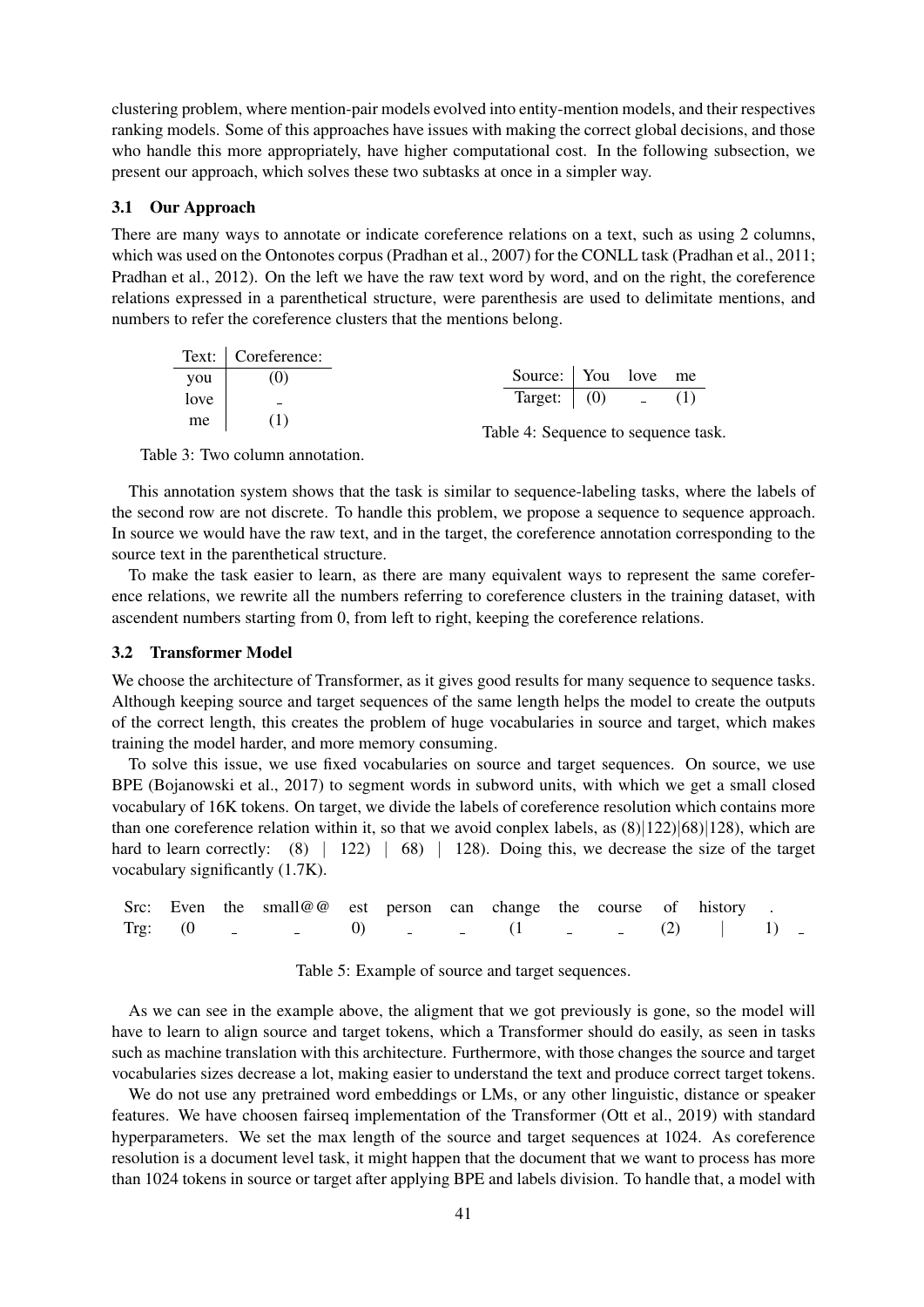longer sequences should be trained (increasing significantly memory requirements), or a windowing strategy could be used. But we do not try any of this here, to keep computational costs  $\text{low}^1$ .

### 3.3 Datasets

We tested our approach on the ARRAU corpus (Uryupina et al., 2020), an English dataset which includes singletons. They had been ignored due to the division on mention detection and clustering tasks, and the specific corpora made for the second one. We train our Transformer model just to carry out both tasks at once. We used all coreference relations of the dataset. The corpus has 350K words, and its already divided on train, dev and test subsets.

As we do not add any pretrained word embeddings or any LMs to the model, the ARRAU corpus is not big enough to learn the task of language understanding in the encoder part and it has a limited vocabulary in the training. Thus, we used an auxiliary corpus for the training. We chose PreCo corpus, which is an English coreference corpus of over 10M words, which also includes singletons (Chen et al., 2018). Both datasets were converted to the mentioned two column format from their respective enriched annotations.

#### 3.4 Data Augmentation

We used data augmentation to increase the amount of training instances. For this purpose, we took all the combinations of consecutive sentences for the training. Given the document  $S_A - S_Z$ , where S is a sentence:  $S_A$ ,  $S_A$ - $S_B$ , ...,  $S_A$ - $S_B$ - $S_C$ -...- $S_Z$ ;  $S_B$ ,  $S_B$ - $S_C$ , ...  $S_B$ - $S_C$ - $S_D$ -...- $S_Z$ ; ...;  $S_Y$ ,  $S_Y$ - $S_Z$ ;  $S_Z$ .

With this technique, we do not improve much the dataset for source sequences, as it would be the same sentences repeated in different lengths. However, the repeated parts of the sequences in the source, would have their coreference relations represented by different numbers in the target sequences:

| $S_A-S_B-S_C$ Src:   You love cats . I love cats . |     |  |     |            | My                           |                   | dog hates cats |  |
|----------------------------------------------------|-----|--|-----|------------|------------------------------|-------------------|----------------|--|
| $S_A$ - $S_B$ - $S_C$ Trg:                         | (0) |  |     |            | $(1)$ (2) $(2)$ (1) $(3)(2)$ | 3)                |                |  |
| $S_B$ - $S_C$ Src:                                 |     |  |     | love cats. | My                           | dog '             | hates cats.    |  |
| $S_B$ - $S_C$ Trg:                                 |     |  | (0) | (1)        | $(2 \mid 0)$                 | 2)                |                |  |
| $S_C$ Src:                                         |     |  |     |            | Mv                           | dog               | hates cats.    |  |
| $S_C$ Trg:                                         |     |  |     |            | (0   (1)                     | $\left( 0\right)$ |                |  |

Table 6: Training sequences after data augmentation, and its effect on the target cluster numbers.

Furthermore, having sequences of a single sentence in the training, makes the beginning of the learning process easier. Later, the model will be able to learn to resolve coreference for whole documents at once.

### 3.5 Post-processing

Once we get the output prediction sequences, we need to post-process a bit the output with the 3 following processes. First, we correct the unclosed (or unopened) patenthesis or mentions, deleting them. Then, we group the different coreference relations referring to the same token again (just removing the space between each of the | in the output). Finally, we correct the length of the output sequence, removing tokens, or adding extra " " tokens at the end until it matches the length of the source text. We can see the changes made to the predicted sequence at post-procesing in the following example:

|  | Src: Even the small@@ est person can change the course of history. |  |                         |  |  |  |  |
|--|--------------------------------------------------------------------|--|-------------------------|--|--|--|--|
|  | Trg: $(0 \t - \t 0)$ $ (1 \t - \t 2)$ $(1)$ $-$                    |  |                         |  |  |  |  |
|  |                                                                    |  | 0) $(1)(2)$ $(3)$ $(1)$ |  |  |  |  |
|  | Post: $(0 -$                                                       |  | 0) $(1 - 3)$ (1) $(3)$  |  |  |  |  |

Table 7: Example of the post-procesing applied to the predicted sequences.

<sup>&</sup>lt;sup>1</sup>We trained the model on a single Nvidia Rtx 2080Ti GPU (11GB) for 24h.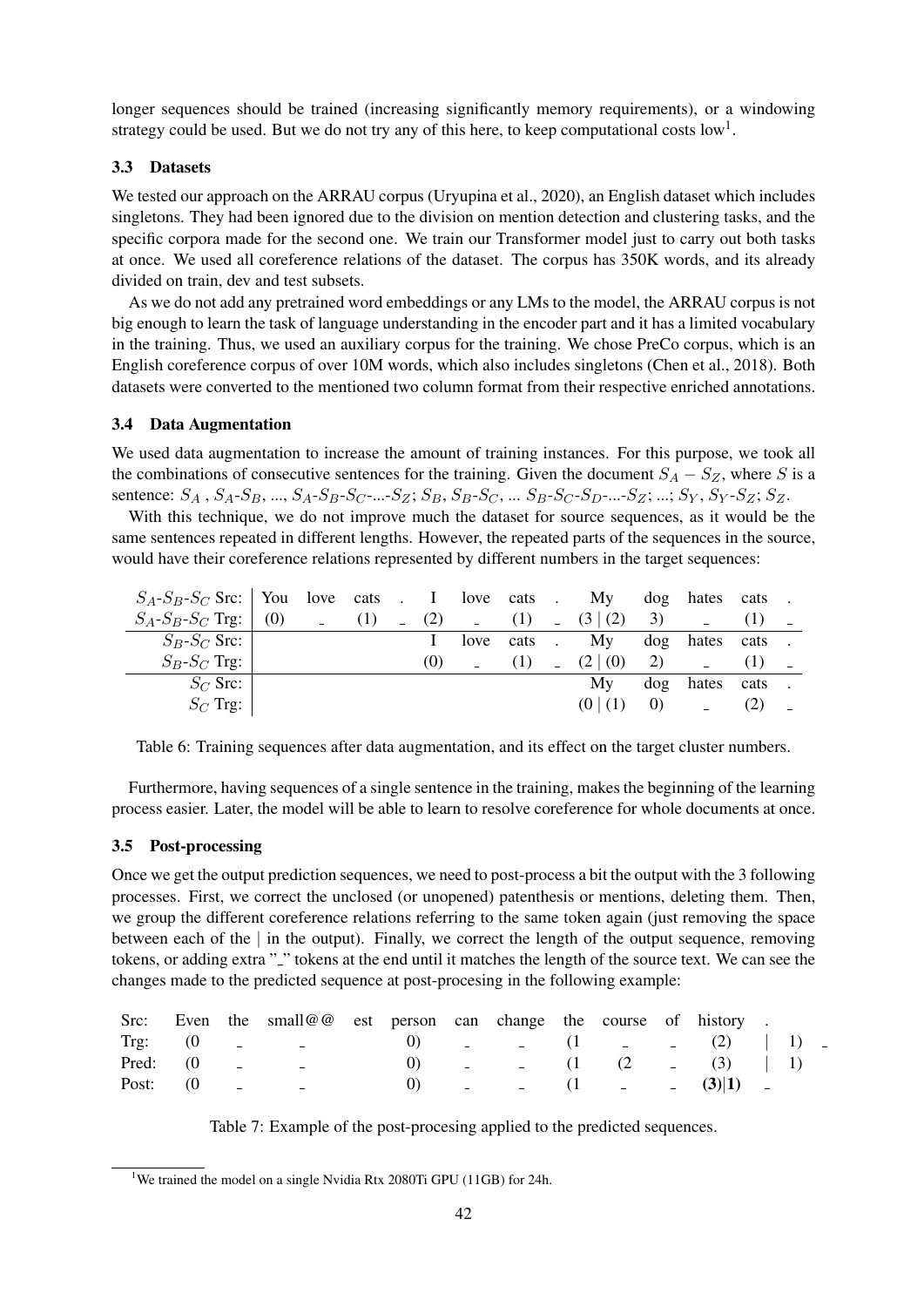### 4 Results

For the evaluation of our new sequence to sequence approach and the transformer model we built, we use the coreference official scorer (Pradhan et al., 2014) to get the results of the most used metrics on the task on the ARRAU testing split. We obtain 77.2 F1 at mention detection (MD), 64.9 F1 at MUC, 66.5 F1 at  $B^3$ , 65.3 F1 at CEAF<sub>e</sub> and 65.6 F1 on the CoNLL metric. They are quite good results for a simple approach which does not use any external information as pretrained word embeddings or LMs, or any linguistic, distance or speaker features other than the auxiliary dataset we used, which just added the amount of raw text and its coreferential relations we had. Our model is able to detect most of the mentions, including singletons, and it does cluster correctly correferential mentions to a certain extent, including those that are at a very long distance<sup>2</sup>.

|                                                               |  |  | $\mid$ MD $\mid$ MUC $B^3$ CEAF <sub>m</sub> CEAF <sub>e</sub> BLANC LEA $\mid$ CoNLL |  |
|---------------------------------------------------------------|--|--|---------------------------------------------------------------------------------------|--|
| This work 77.2 64.9 66.5 66.7 65.3 59.9 58.0 65.6             |  |  |                                                                                       |  |
| (Yu et al., 2020) $\vert$ - $\vert$ 78.2 78.8 - 76.8 - - 76.9 |  |  |                                                                                       |  |

Table 8: Our F1 results in comparison with previous best results on the ARRAU dataset.

The best results on the ARRAU dataset are those presented at Yu et al. (2020). Results obtained in this work are not completely comparable with our work, as we do not process documents longer than 1024 tokens (∼800 words, keeping 72% of the documents), while they only test their system with the RST subset of the test set. However, we include the comparison in table 8, to put our results into context, and as we can see, we are not able to match their results.

### 5 Conclusions and Future Work

All in all, in this work we present a novel approach, as far as we know, the first time where coreference resolution has been learned as a simple sequence to sequence task, using just a Transformer, an architecture that rules the NLP field. We got 65.6 F1 CoNLL on the ARRAU corpus, and despite not getting the best results on the dataset, we proved that a Transformer is enough to learn the task, from raw text, without any features or pre-trained word-embeddings or LMs. The results obtained are quite good, as this approach have room for improvements at architecture level, hyperparameter tuning, and the integration of pretrained LMs. This approach may help at unifing the coreference resolution with other NLP models, where this task could be used at pretraining sequence to sequence LMs (T5). Our code and model are available at: https://github.com/gorka96/text2cor.

There are many aspects of this approach worth to continue researching. To begin with, we limited the maximum length of the sequences to 1024 tokens for simplicity, nevertheless, to be able to process longer documents, we will need to train Transformer models with longer maximum positions. To handle the increment in memory and computational costs, architectures that do not use full attention as reformer (Kitaev et al., 2020) or longformer (Beltagy et al., 2020) could be considered. Moreover, we would like to verify that this method is as universal as we said here, trying datasets without singletons, lowresourced languages, and multilingual or cross-lingual settings. Finally, using this approach to train a sequence to sequence language model like T5, would be interesting.

## Acknowledgements

This research was partially supported by the Department of Industry of the Basque Government (Deep-Text project, KK-2020/00088) and by the European Commission (LINGUATEC project, EFA227/16). We thank the three anonymous reviewers whose comments and suggestions contributed to improve this work.

<sup>2</sup> Sample of the output: https://github.com/gorka96/text2cor/blob/main/pred\_example.txt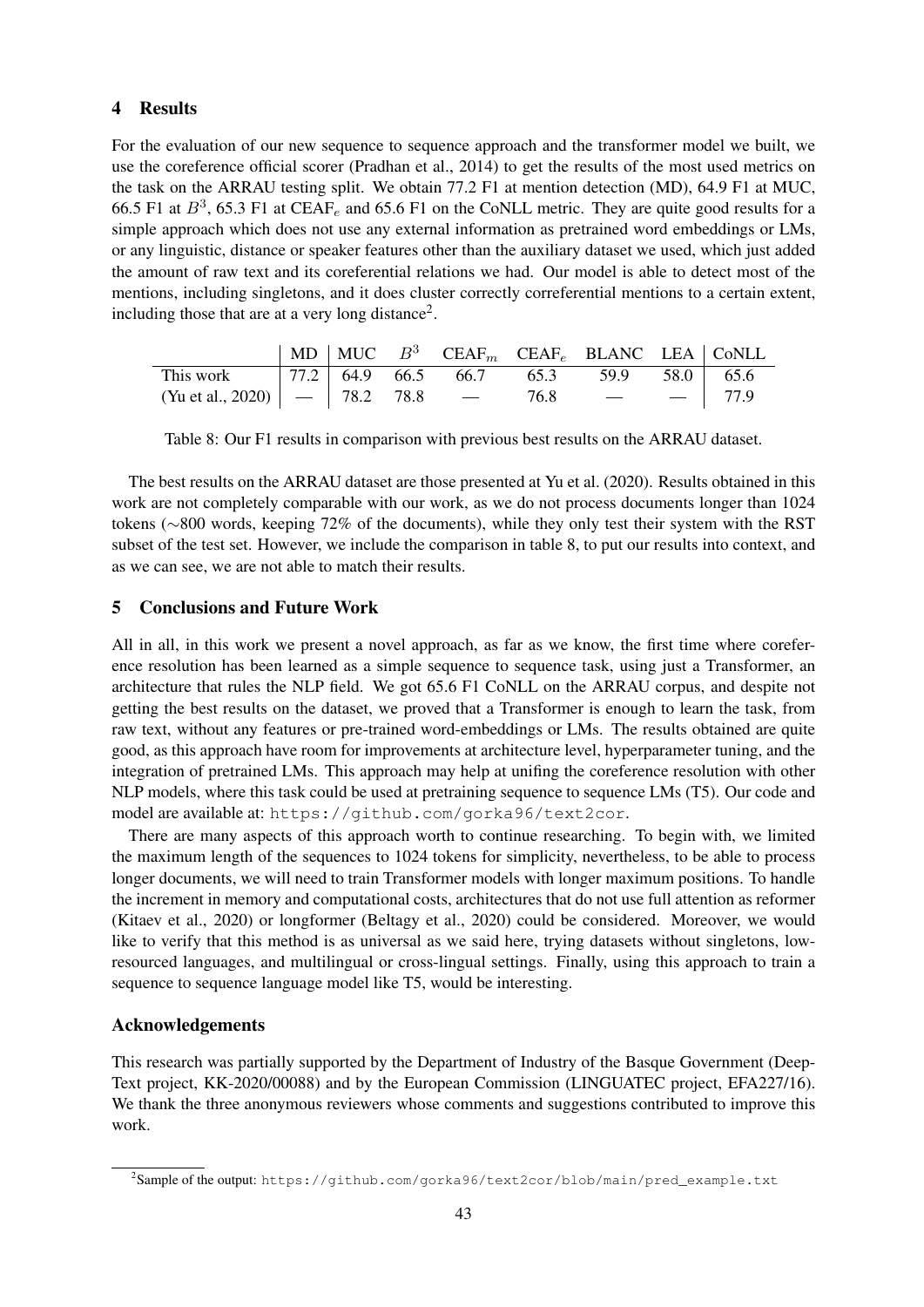#### References

- Samarth Agrawal, Aditya Joshi, Joe Cheri Ross, Pushpak Bhattacharyya, and Harshawardhan M Wabgaonkar. 2017. Are word embedding and dialogue act class-based features useful for coreference resolution in dialogue. In *Proceedings of PACLING*.
- Vinay Annam, Nikhil Koditala, and Radhika Mamidi. 2019. Anaphora resolution in dialogue systems for south asian languages. *arXiv preprint arXiv:1911.09994*.
- Iz Beltagy, Matthew E. Peters, and Arman Cohan. 2020. Longformer: The long-document transformer. *arXiv:2004.05150*.
- Piotr Bojanowski, Edouard Grave, Armand Joulin, and Tomas Mikolov. 2017. Enriching word vectors with subword information. *Transactions of the Association for Computational Linguistics*, 5:135–146.
- Tom B Brown, Benjamin Mann, Nick Ryder, Melanie Subbiah, Jared Kaplan, Prafulla Dhariwal, Arvind Neelakantan, Pranav Shyam, Girish Sastry, Amanda Askell, et al. 2020. Language models are few-shot learners. *arXiv preprint arXiv:2005.14165*.
- Hong Chen, Zhenhua Fan, Hao Lu, Alan Yuille, and Shu Rong. 2018. Preco: A large-scale dataset in preschool vocabulary for coreference resolution. In *Proceedings of the 2018 Conference on Empirical Methods in Natural Language Processing*, pages 172–181.
- Kevin Clark, Urvashi Khandelwal, Omer Levy, and Christopher D Manning. 2019. What does bert look at? an analysis of bert's attention. In *Proceedings of the 2019 ACL Workshop BlackboxNLP: Analyzing and Interpreting Neural Networks for NLP*, pages 276–286.
- Andre Ferreira Cruz, Gil Rocha, and Henrique Lopes Cardoso. 2018. Exploring Spanish corpora for Portuguese ´ coreference resolution. In *2018 Fifth International Conference on Social Networks Analysis, Management and Security (SNAMS)*, pages 290–295. IEEE.
- Jacob Devlin, Ming-Wei Chang, Kenton Lee, and Kristina Toutanova. 2019. Bert: Pre-training of deep bidirectional transformers for language understanding. In *Proceedings of the 2019 Conference of the North American Chapter of the Association for Computational Linguistics: Human Language Technologies, Volume 1 (Long and Short Papers)*, pages 4171–4186.
- Hongliang Fei, Xu Li, Dingcheng Li, and Ping Li. 2019. End-to-end deep reinforcement learning based coreference resolution. In *Proceedings of the 57th Annual Meeting of the Association for Computational Linguistics*, pages 660–665.
- Loïc Grobol. 2019. Neural coreference resolution with limited lexical context and explicit mention detection for oral french. In *Second Workshop on Computational Models of Reference, Anaphora and Coreference*, page 8.
- Samira Hourali, Morteza Zahedi, and Mansour Fateh. 2020. Coreference resolution using neural mcdm and fuzzy weighting technique. *International Journal of Computational Intelligence Systems*.
- Mandar Joshi, Omer Levy, Luke Zettlemoyer, and Daniel S Weld. 2019. Bert for coreference resolution: Baselines and analysis. In *Proceedings of the 2019 Conference on Empirical Methods in Natural Language Processing and the 9th International Joint Conference on Natural Language Processing (EMNLP-IJCNLP)*, pages 5807– 5812.
- Mandar Joshi, Danqi Chen, Yinhan Liu, Daniel S Weld, Luke Zettlemoyer, and Omer Levy. 2020. Spanbert: Improving pre-training by representing and predicting spans. *Transactions of the Association for Computational Linguistics*, 8:64–77.
- Ben Kantor and Amir Globerson. 2019. Coreference resolution with entity equalization. In *Proceedings of the 57th Annual Meeting of the Association for Computational Linguistics*, pages 673–677.
- Nikita Kitaev, Łukasz Kaiser, and Anselm Levskaya. 2020. Reformer: The efficient transformer. *arXiv preprint arXiv:2001.04451*.
- Mateusz Kopeć. 2019. Three-step coreference-based summarizer for polish news texts. *Poznan Studies in Contemporary Linguistics*, 55(2):397–443.
- M Hari Krishna, K Rahamathulla, and Ali Akbar. 2017. A feature based approach for sentiment analysis using svm and coreference resolution. In *2017 International Conference on Inventive Communication and Computational Technologies (ICICCT)*, pages 397–399. IEEE.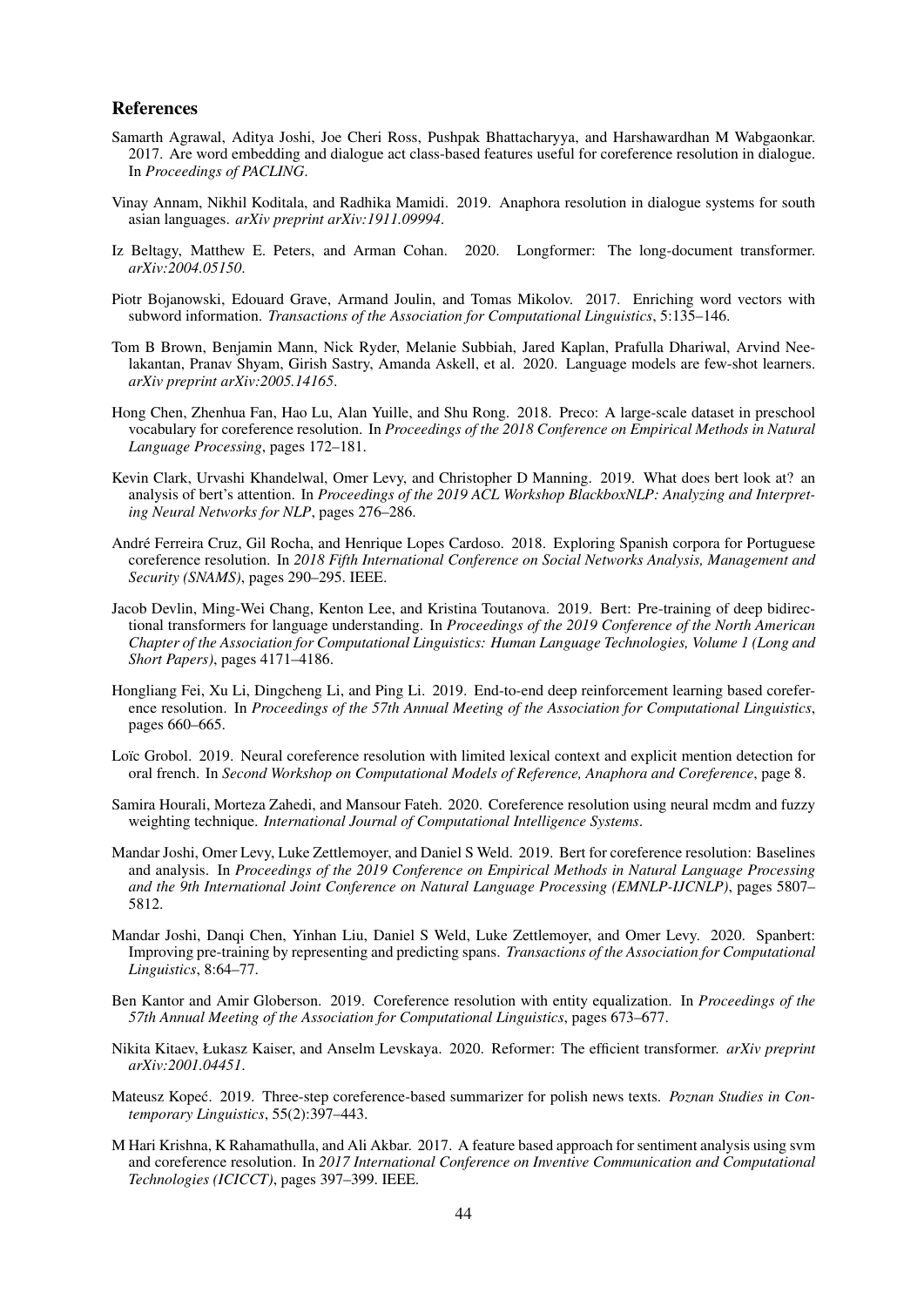- Gourab Kundu, Avi Sil, Radu Florian, and Wael Hamza. 2018. Neural cross-lingual coreference resolution and its application to entity linking. In *Proceedings of the 56th Annual Meeting of the Association for Computational Linguistics (Volume 2: Short Papers)*, volume 2, pages 395–400.
- Kenton Lee, Luheng He, Mike Lewis, and Luke Zettlemoyer. 2017. End-to-end Neural Coreference Resolution. In *Proceedings of the 2017 Conference on Empirical Methods in Natural Language Processing*, pages 188–197.
- Kenton Lee, Luheng He, and Luke Zettlemoyer. 2018. Higher-order coreference resolution with coarse-to-fine inference. In *Proceedings of the 2018 Conference of the North American Chapter of the Association for Computational Linguistics: Human Language Technologies, Volume 2 (Short Papers)*, pages 687–692.
- Yinhan Liu, Myle Ott, Naman Goyal, Jingfei Du, Mandar Joshi, Danqi Chen, Omer Levy, Mike Lewis, Luke Zettlemoyer, and Veselin Stoyanov. 2019. Roberta: A robustly optimized bert pretraining approach. *arXiv preprint arXiv:1907.11692*.
- Bartłomiej Nitoń, Paweł Morawiecki, and Maciej Ogrodniczuk. 2018. Deep neural networks for coreference resolution for Polish. In *Proceedings of the Eleventh International Conference on Language Resources and Evaluation (LREC-2018)*, pages 395–400.
- Takumi Ohtani, Hidetaka Kamigaito, Masaaki Nagata, and Manabu Okumura. 2019. Context-aware neural machine translation with coreference information. In *Proceedings of the Fourth Workshop on Discourse in Machine Translation (DiscoMT 2019)*, pages 45–50.
- Myle Ott, Sergey Edunov, Alexei Baevski, Angela Fan, Sam Gross, Nathan Ng, David Grangier, and Michael Auli. 2019. fairseq: A fast, extensible toolkit for sequence modeling. In *Proceedings of NAACL-HLT 2019: Demonstrations*.
- Matthew E. Peters, Mark Neumann, Mohit Iyyer, Matt Gardner, Christopher Clark, Kenton Lee, and Luke Zettlemoyer. 2018. Deep contextualized word representations. In *Proc. of NAACL*.
- Sameer Pradhan, Eduard Hovy, Mitch Marcus, Martha Palmer, Lance Ramshaw, and Ralph Weischedel. 2007. OntoNotes: A Unified Relational Semantic Representation. In *Proceedings of the International Conference on Semantic Computing*, (ICSC '07), pages 517–526, Washington, DC, USA. IEEE Computer Society.
- Sameer Pradhan, Lance Ramshaw, Mitchell Marcus, Martha Palmer, Ralph Weischedel, and Nianwen Xue. 2011. CoNLL-2011 Shared Task: Modeling Unrestricted Coreference in OntoNotes. In *Proceedings of the Fifteenth Conference on Computational Natural Language Learning: Shared Task*, CONLL Shared Task '11, pages 1–27, Portland, Oregon.
- Sameer Pradhan, Alessandro Moschitti, Nianwen Xue, Olga Uryupina, and Yuchen Zhang. 2012. CoNLL-2012 Shared Task: Modeling Multilingual Unrestricted Coreference in OntoNotes. In *Joint Conference on EMNLP and CoNLL - Shared Task*, pages 1–40, Jeju Island, Korea, July. Association for Computational Linguistics.
- Sameer Pradhan, Xiaoqiang Luo, Marta Recasens, Eduard Hovy, Vincent Ng, and Michael Strube. 2014. Scoring Coreference Partitions of Predicted Mentions: A Reference Implementation. In *Proceedings of the 52nd Annual Meeting of the Association for Computational Linguistics (Volume 2: Short Papers)*, pages 30–35, Baltimore, Maryland, June. Association for Computational Linguistics.
- Colin Raffel, Noam Shazeer, Adam Roberts, Katherine Lee, Sharan Narang, Michael Matena, Yanqi Zhou, Wei Li, and Peter J Liu. 2019. Exploring the limits of transfer learning with a unified text-to-text transformer. *arXiv preprint arXiv:1910.10683*.
- Hossein Sahlani, Maryam Hourali, and Behrouz Minaei-Bidgoli. 2020. Coreference resolution using semantic features and fully connected neural network in the persian language. *International Journal of Computational Intelligence Systems*, 13(1):1002–1013.
- A Sboev, R Rybka, and A Gryaznov. 2020. Deep neural networks ensemble with word vector representation models to resolve coreference resolution in russian. In *Advanced Technologies in Robotics and Intelligent Systems*, pages 35–44. Springer.
- Tomohide Shibata and Sadao Kurohashi. 2018. Entity-centric joint modeling of japanese coreference resolution and predicate argument structure analysis. In *Proceedings of the 56th Annual Meeting of the Association for Computational Linguistics (Volume 1: Long Papers)*, pages 579–589.
- Josef Steinberger, Mijail Kabadjov, and Massimo Poesio. 2016. Coreference applications to summarization. In *Anaphora Resolution*, pages 433–456. Springer.